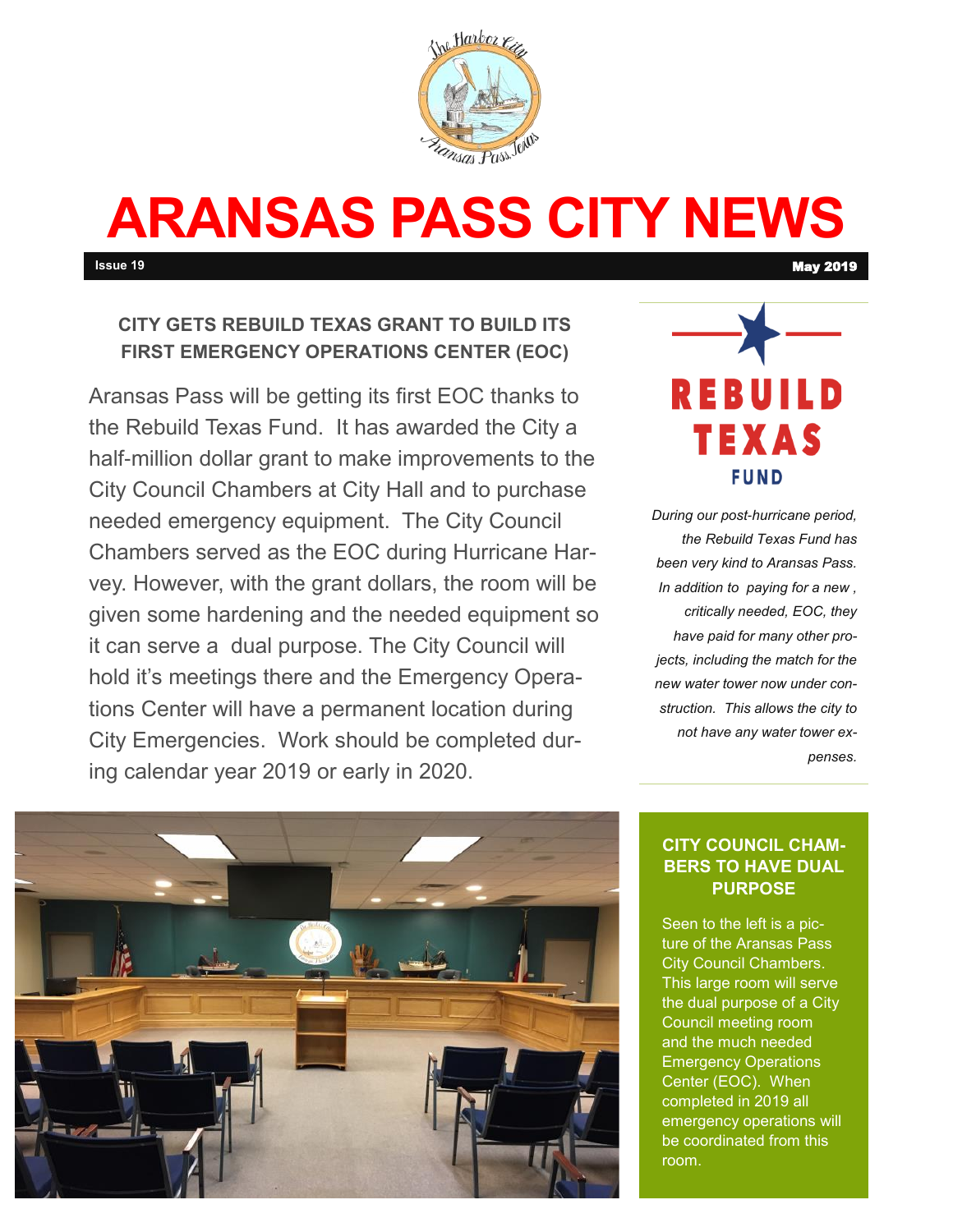#### **CITY MANAGER'S REPORT**



### To the Mayor and City Council

During a recent City Council meeting, the following public report was given to the Aransas Pass Mayor, Ramiro Gomez and City Council as a FY19 six-month update on Accomplishments and Status of Goals so far this year. These accomplishments and goals are the result of policies and directives set by the Mayor and City Council

#### SEVERAL (BUT NOT ALL) OF THE POST-HARVEY ACCOMPLISHMENTS

- / INFRASTRUCTURE IMPROVEMENTS. The City is riddled with old and leaking water and sewer lines and roads in need of repair. They were made worse by Hurricane Harvey. A large amount of the repair work will be done with assistance from FEMA and Community Development Block Grant (CDBG) funds. Rebuild Texas is also assisting.
- GRANTS. Numerous grants have been received worth millions of dollars from EDA, The State of Texas, The Rebuild Texas Fund. Lion's Club and others.
- FEMA. Harvey resulted in the need for 39 recovery projects in Aransas Pass. Many of these projects contain multiple smaller plans. So far, almost half of them are completed.
- EOC. The City's first Emergency Operations Center (EOC) will be built thanks to the financial support of the Rebuild Texas Fund. Work will start this Spring.
- BUDGET. Before Harvey, the General Fund balance a measurement of the City financial health was in the single digits. That is a terrible position to be in. We now are up to 20% and moving upward.
- CLEANUP. 37 unsafe structures demolished within a few months. This is part of the City's clean-up effort.
- CLEANUP. Several weekend citywide clean-ups held. A major clean-up was held on April 27th.
- CLEANUP. The Code Enforcement department has been working to clean-up the city. Another code enforcement officer has been hired.
- BUILDING DEDPARTMENT. The Building and Code Enforcement Department continues to be streamlined to provide better and faster customer service.
- √ ECONOMIC DEVELOPMENT. New multiplex Movie Theater is under construction.
- √ ECONOMIC DEVELOPMENT. New bowling alley set to open in 2019.
- √ ECONOMIC DEVELOPMENT. Hotel Candlewood should be completed in late 2019.
- √ ECONOMIC DEVELOPMENT. Motel 6 has started earthwork.
- √ CITIZEN ENGAGEMENT. New City Webpage is complete.
- CITIZEN ENGAGEMENT. City has started a monthly newsletter. It has been in place for almost two years.
- HOUSING. All apartment complexes should be operational within a year.
- √ HOUSING. Hogan Homes is selling at a fast pace and other family homes are being built.
- √ CONN BROWN. Design work is underway on the \$5 million EDA grant at Conn Brown Harbor for the construction of new roads and a walking/bike path.
- √ CONN BROWN. Other Harbor Point Park (at Conn Brown Harbor) improvements are underway.
- √ CONN BROWN. The City's first-ever complete land survey of Conn Brown Harbor is now finished.
- √ CONN BROWN. Conn Brown Harbor cannot be developed until the environmental work is complete. This work has remained undone for many years. However, the Mayor and Council required last year that the clean-up work start immediately and will be complete in a few months.
- √ COMPREHENSIVE PLAN. City's first Comprehensive Plan is completed and is being used.
- √ DRAINAGE. City's first citywide drainage study will start in 2019.
- CIVIC CENTER. Civic Center and Aquatic Center storm repairs virtually complete.
- CITY SERVICES TO ANNEXED AREA . We are extending a sewer line to Sherwood Forest. Funding has been obtained and design work is underway.

# **ARANSAS PASS HAS THIRD CLEAN-UP DAY THIS YEAR**

On April 27th the City had another clean-up day. Volunteers, city staff and Absolute waste participated in the half day event. Two grapple trucks, a trash truck and many pick-up trucks with trailers belonging to volunteers, Mayor Ram Gomez, and several city Council Members, and City Staff assisted with the clean-up. Drop-offs at the transfer station were free that day to City residents. Another drop off site for debris was at Rife and Deberry (see picture below). All drop off sites were filled to overflowing by 11 am. Consequently, other cleanup days will be scheduled soon



# **LAST DAY TO VOTE IS SATURDAY MAY 4TH**

The last day to vote in the municipal election is Saturday May 4th. Early voting ended on April 30th.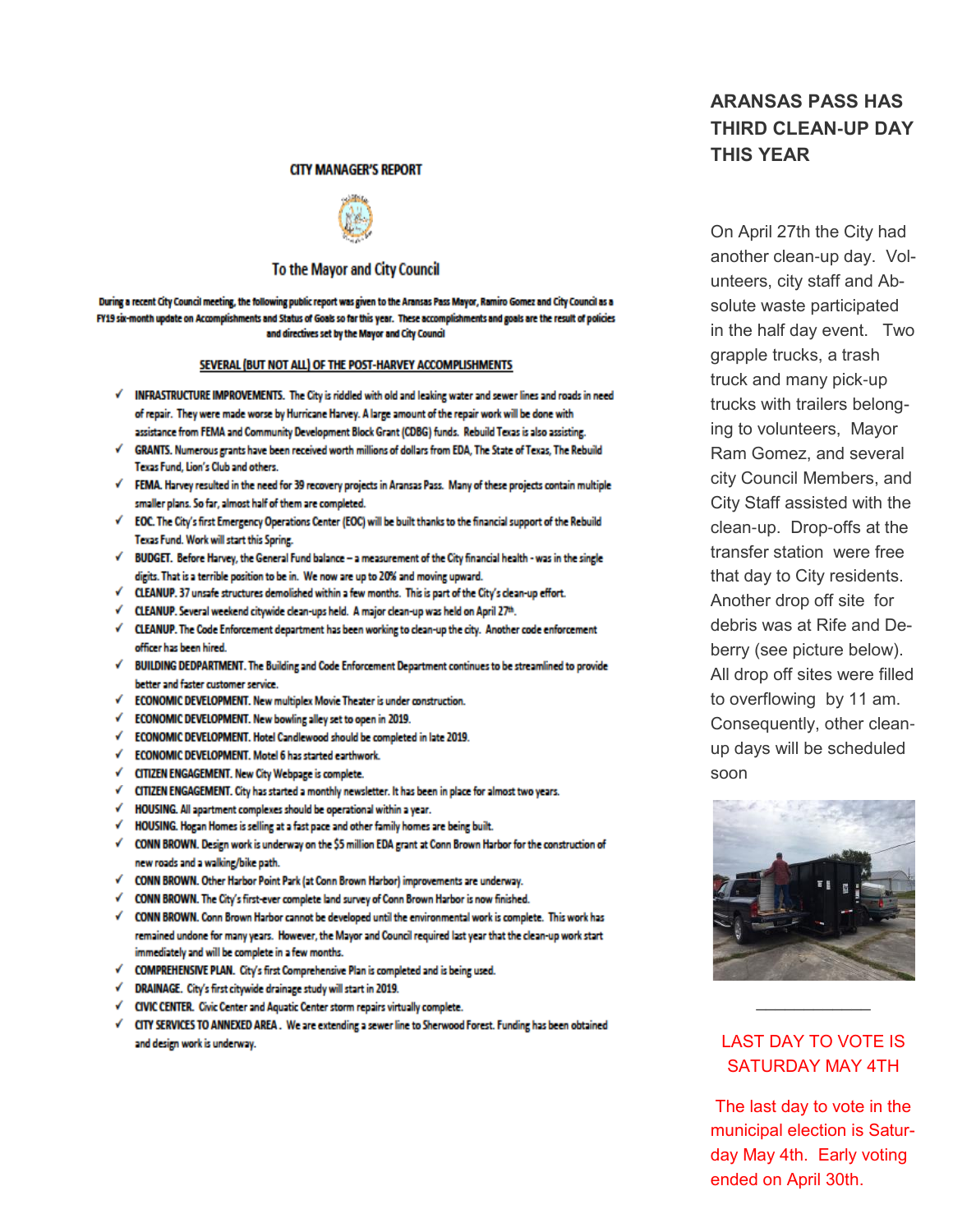## **CONTACT US**

**Aransas Pass City News is published by the City of Aransas pass , Tx. if you would like to subscribe or unsubscribe contact:**

**gedwards@aransaspasstx.gov**

**City Hall Address: 600 W. Cleveland Blvd. Aransas Pass, Tx. 78336**

**Tel: 361-758-5301**

## **SURVEY TEAM IN TOWN**

**\_\_\_\_\_\_\_\_\_\_\_\_\_\_\_\_\_**

**As part of the City's efforts to secure grant funding for streets/drainage/ sewer projects representatives of Grantworks, Inc will be in town performing a survey of area residents. We request that you cooperate with the survey team so they can gather the needed information for the Community Development Block Grant through the General Land Office. The team will have ID's.** 



## WHY IS ARANSAS PASS PROPOSING TO ANNEX COUNTY LAND?

The City of Aransas Pass recently announced plans to annex land north of our current city limits. This proposed annexation comes down to doing nothing and allowing ourselves to be surrounded by Corpus Christi; or to be proactive and take steps to shape our own economic development future.

The purpose of this proposed annexation is to protect Aransas Pass from a 7,200 acre planned Corpus Christi annexation. They will have their final vote on May 21st. See the attached map. The map is designed to show the impact of the proposed Corpus Christi Annexation on Aransas Pass. The red area is the Aransas Pass City Limits. The gold colored area is the Aransas Pass ETJ (Extraterritorial Jurisdiction). ETJ is the legal ability of a city to have authority beyond its boundaries. However, land in a City's ETJ is not subject to city codes and zoning. In Texas, cities over 100,000 in population may extend their ETJ to five miles beyond their boundaries. Based on State law, Corpus Christi has a 5 mile ETJ while Aransas Pass has a 1 mile ETJ. The large dark blue area will be the Corpus Christi ETJ after it votes to annex the light blue area on May 21st. Although they cannot enter our ETJ, they come right up to it and prevent our citizens from shaping their future growth. The green lines are the current Corpus Christi city boundaries. As can be seen, the current Corpus Christi city boundaries come up to and surround a large section of Aransas Pass.

Most of Aransas Pass is in the water, so the only place left for us to annex land and protect Aransas Pass from Corpus Christi is to the North. Additionally, under consideration are several non-residential acres that would protect a main entrance to the City.

There were rumors that Corpus Christi had backed away from their plans to annex the 7,200 acres. We contacted the interim Corpus Christi City Manager and he said those rumors are not true. They plan to continue with their annexation.

The scheduled public hearings for the proposed annexations are April 30th, May 1st, May 17th and May 18th.